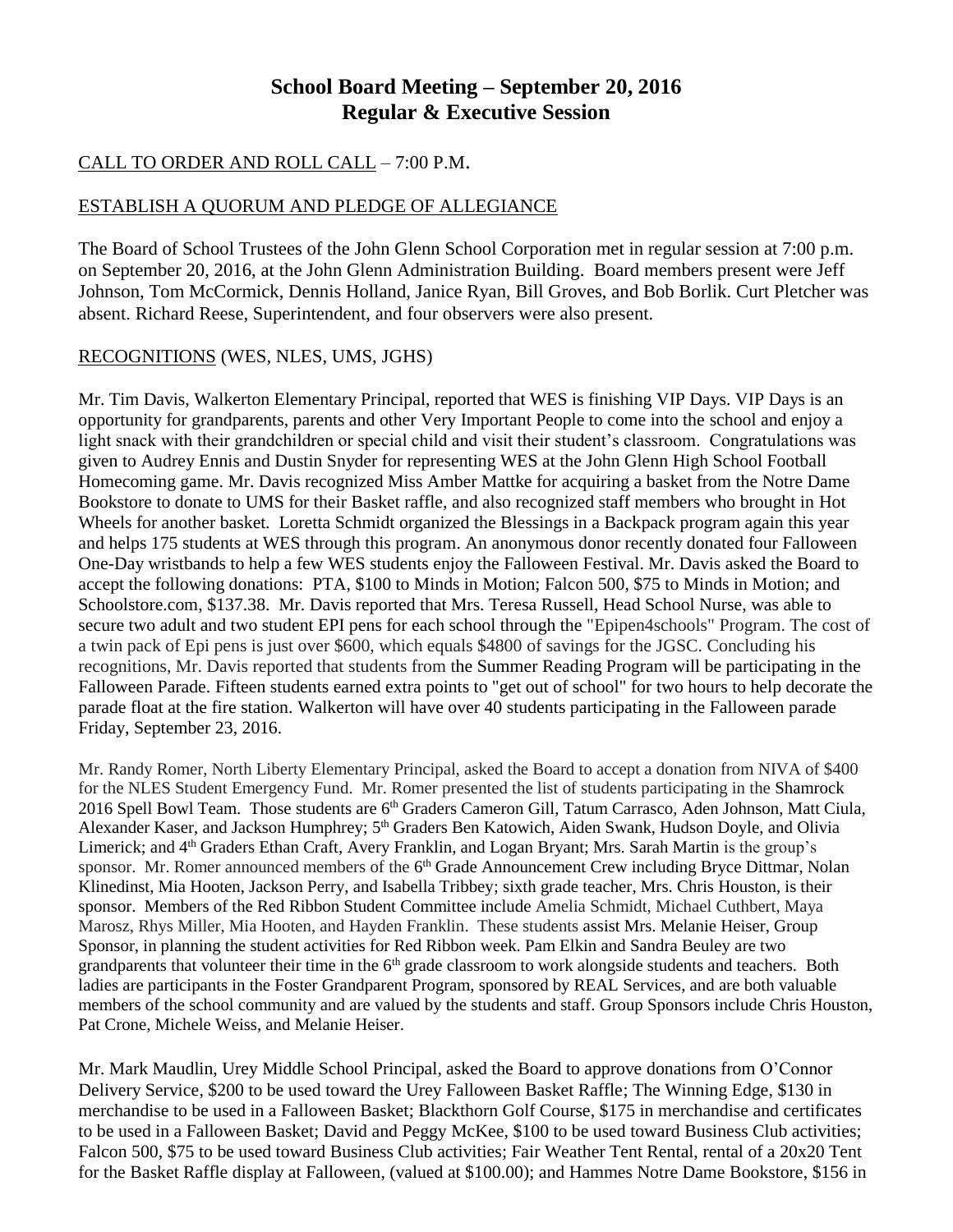Notre Dame merchandise and gift cards for the Falloween Baskets. In closing, Mr. Maudlin invited the Board to a special convocation being held on Friday, October 7, 2016. Dr. John Urey, son of Harold C. Urey, will be speaking to students at Urey Middle School regarding the life and accomplishments of his father. The Convocation will begin at 1:30 p.m. in the school gymnasium.

John Glenn High School received the following donations: North Liberty Tri Kappa, \$150 for Drama; Jostens, \$500 for Falloween; O'Connor Delivery Service, \$200 for Falloween; O'Connor Delivery Service, \$200 for Tablets for the Kids' Parade; Falcon 500, \$90 for the Bowling Club; Meyer Veterinary Hospital, \$100 for Falloween; Life Touch, \$600 for Falloween; Falcon 500, \$110 for Spell Bowl (Donated 8/12/16); Falcon 500, \$110 for Spell Bowl (donated 9/12/2016); Marshall County Blue Berry Festival, \$500 Parade Award to Band; and Culligan, \$100 for Falloween. Mattie Reese, a John Glenn High School student, will be representing John Glenn on October 4, 2016, in the Marshall County section of the Bicentennial Torch Relay. The LaPaz portion of the relay will start at approximately 4:00 p.m. and Miss Reese has the last leg of the run, traveling from 1st Source Bank to the LaPaz Fire Station. There will be a short ceremony at the fire station before the torch is then transported to Plymouth for the next portion of the relay. In Homecoming news, the Auto Park car company provided more than eight cars for several clubs who needed a vehicle for the 2016 Homecoming parade. The JGHS Student Council recognized and thanked the Auto Park for their generosity, and the Student Council was commended for planning and executing a successful homecoming. Congratulations were given to the many court candidates and the 2016 Homecoming Queen, Delaney Patterson, and Homecoming King, Isaac Porogi.

A motion to accept the donations as presented was made by Tom McCormick and seconded by Jeff Johnson. The motion passed with a six to zero vote.

#### CONSENT AGENDA ITEMS #1 – 4

- 1. Approve Minutes September 6, 2016 Regular & Executive Session
- 2. Approve Claims # 1168 1293
- 3. Personnel Recommendations

#### *Retirements/Resignations*

| a. Jackie Hatton       | <b>Cheer Sponsor, Walkerton Elementary School</b>               |  |
|------------------------|-----------------------------------------------------------------|--|
| b. Austin Foust        | 7 <sup>th</sup> Grade Boys Basketball Coach, Urey Middle School |  |
| c. Olivia Hurley       | Custodian, Urey Middle School                                   |  |
| Appointments/Transfers |                                                                 |  |
| a Iulie Cassady        | 74 Volleyhall Coach Hrey Middle School                          |  |

- a. Julie Cassady 7A Volleyball Coach, Urey Middle School
- b. Briana White 7B Volleyball Coach, Urey Middle School
- c. Breanne Goodsell 6<sup>th</sup> Grade Volleyball Coach, North Liberty Elementary School
- d. Misti Prater 6<sup>th</sup> Grade Volleyball Coach, Walkerton Elementary School
- e. Brea Klingerman Weight Room Supervisor, John Glenn High School
- f. Ed Aldrich Transfer from Part-Time to Full-Time Custodian, Urey Middle School
- g. Cindy Isenbarger Home Bound Instruction, Urey Middle School
- h. Shirley Ferency Regular Route School Bus Driver, John Glenn School Corporation
- i. Kristan King Daily Shuttle Bus Driver and Substitute, John Glenn School Corporation
- j. Rashel Michaelis Knox School Daily Driver and Substitute, John Glenn School Corporation
- k. Keri Burns Special Needs Bus Aide, John Glenn School Corporation
- l. Catherine Williams Special Needs Bus Aide, John Glenn School Corporation

#### 4. Transfer Students

Mr. Richard Reese, Superintendent, noted that the total out-of-district student count is currently at 378.

Nevaeh Brittain WES/1 Austin Creger JGHS/10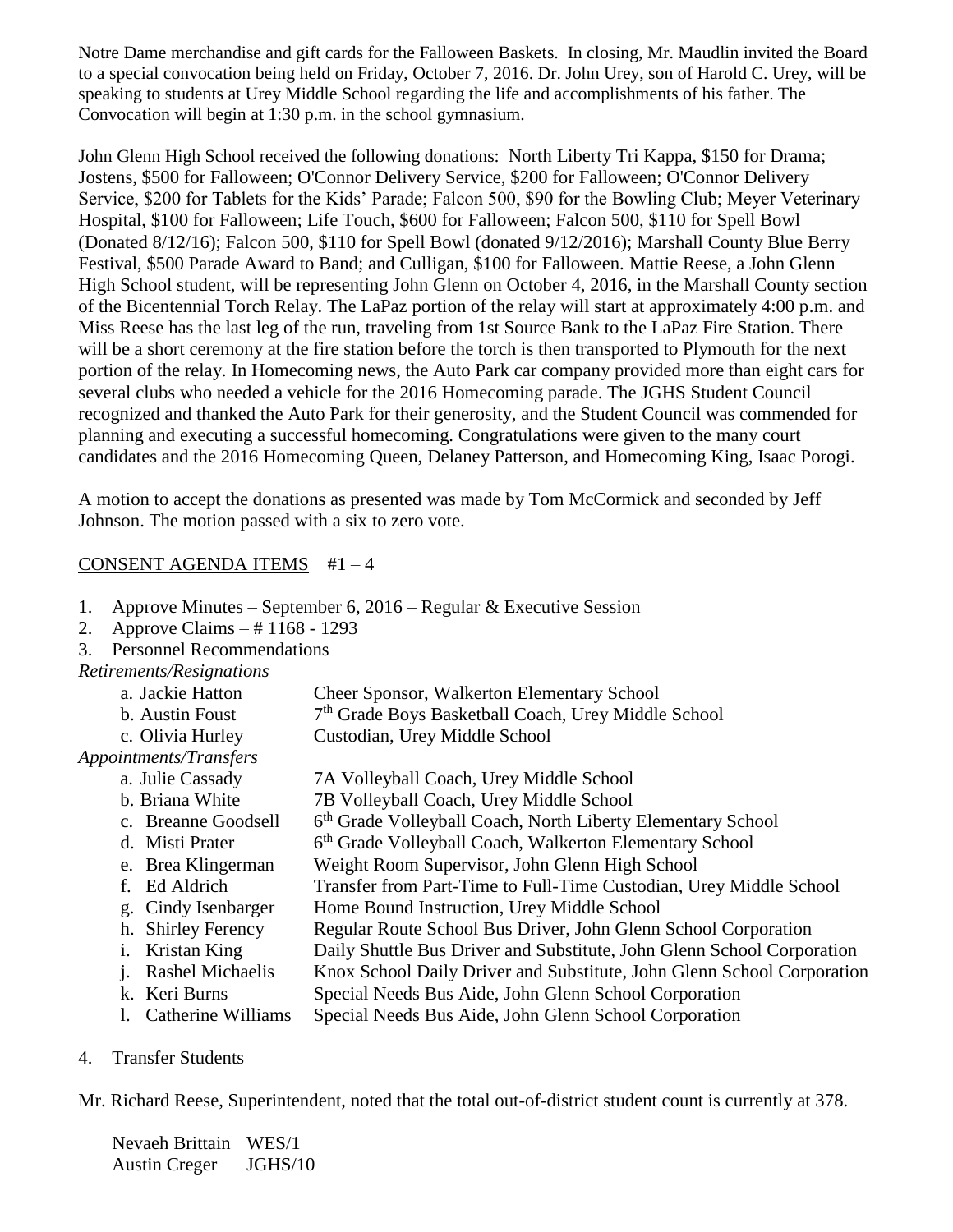Jeff Johnson made a motion to approve Consent Agenda Items 1 - 4, and Janice Ryan seconded the motion. The motion passed with a six to zero vote.

### NEW BUSINESS

1. 2016 ADM Report

Mr. Richard Reese, Superintendent, noted that the ADM (Average Daily Membership) count for September 15, 2016 was 1,902 students. The ADM number is reported to the State Department of Education and the information is used to determine school funding. A short discussion was held to review current and past ADM counts, as well as the growth and decline of out-of-district and resident enrollment.

### REPORTS

- 1. Superintendent's Report
- a. Transportation Request

Mr. Richard Reese reported that a petition requesting a pick-up point at Koontz Lake Market was presented to the Transportation Department from an Out-of-District parent. The petition contained 22 signatures of parents who would like to see their transfer students picked up at an appointed bus stop in Koontz Lake. Mr. Reese noted that the Koontz Lake Market in not within the John Glenn School District and stated that he was presenting the information to the Board, but was not recommending action on this item.

## b. Education Foundation Meeting

Mr. Reese and Mrs. Stacy Pecsi traveled to Indianapolis on Thursday, September 15, 2016, to attend a seminar hosted by the Indiana Association of Public Education Foundations Conference. Mr. Reese provided the Board with a brief summary of the conference. Mr. Reese then asked the Board for direction in the sale of a home that was donated to the school corporation December, 2015. Net funds from the future sale of this home will be used to establish the John Glenn Education Foundation.

2. Conference Requests

#### BOARD COMMENTS/QUESTIONS

NEXT MEETING DATE: October 4, 2016 7:00 P.M. ADMN Regular Session

#### ADJOURNMENT

Bob Borlik called the meeting adjourned at 7:51 p.m.

## EXECUTIVE SESSION

An executive session was held to discuss an individual over whom the Board has jurisdiction and to discuss collective bargaining. No other business was discussed. The meeting began at 8:00 p.m. and adjourned at 9:00 p.m.